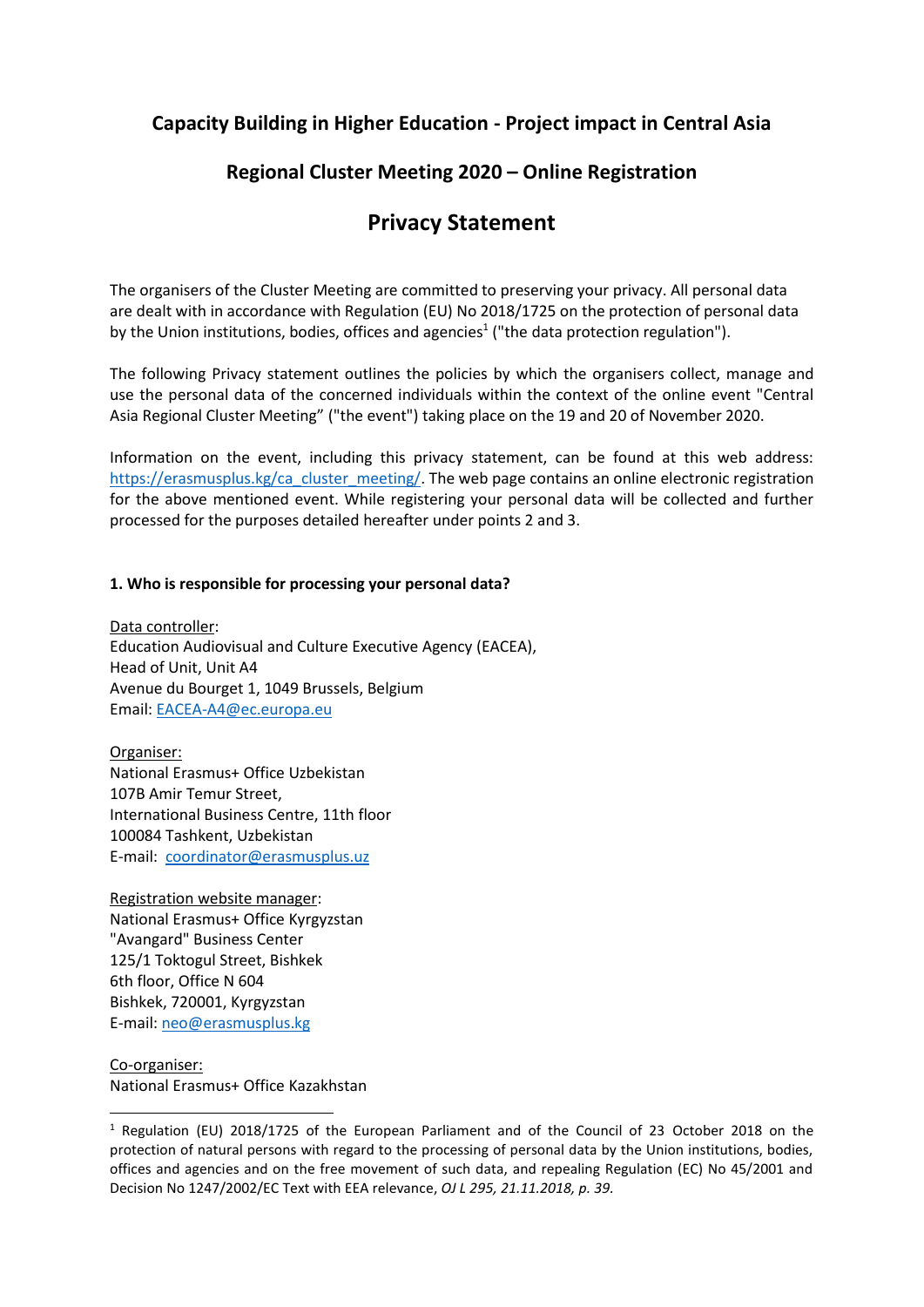21, al-Farabi avenue, block 9, offices 225 & 226, 3rd Floor Almaty 050059, Kazakhstan E-mail: [neo@erasmusplus.kz](mailto:neo@erasmusplus.kz)

Co-organiser: National Erasmus+ Office Tajikistan Shotemur Street 22, Office 16 734001 Dushanbe, Tajikistan E-mail: [neo.tadjikistan@gmail.com](mailto:neo.tadjikistan@gmail.com)

Co-organiser: National Erasmus+ Office Turkmenistan Tilsimat Bilim Street 1958 (Andalyp), 182 744005 Ashgabat, Turkmenistan E-mail: [aina@erasmusplus.org.tm](mailto:aina@erasmusplus.org.tm)

**1.**

#### **Which personal data are processed?**

The personal data indicated below are necessary for the organisation and management of the event. They will be provided by you during your registration and will be processed for the purposes of this processing operation:

| <b>Title</b>                | mandatory |
|-----------------------------|-----------|
| <b>First name</b>           | mandatory |
| <b>Family name</b>          | mandatory |
| <b>Email Address</b>        | mandatory |
| <b>Function</b>             | mandatory |
| <b>Organisation name</b>    | mandatory |
| <b>Post code and City</b>   | mandatory |
| <b>Contact phone Number</b> | mandatory |
| <b>Country of residence</b> | mandatory |

#### **2. For which purpose do we process your data?**

The primary purpose of the collection of personal data is for the organisation of the online event.

The data is collected in order for the participants to receive the link to the web streaming and the link to the feedback form.

The List of Participants attending the event is used for organising the logistics required for the event and in managing the event (confirmation of participation, transmission of necessary information).

The data collected when registering online and further processed are:

o Contact details, such as information about the organisation: name of organisation, address, post code, city, country, personal information: name, organisation, function, phone, e-mail.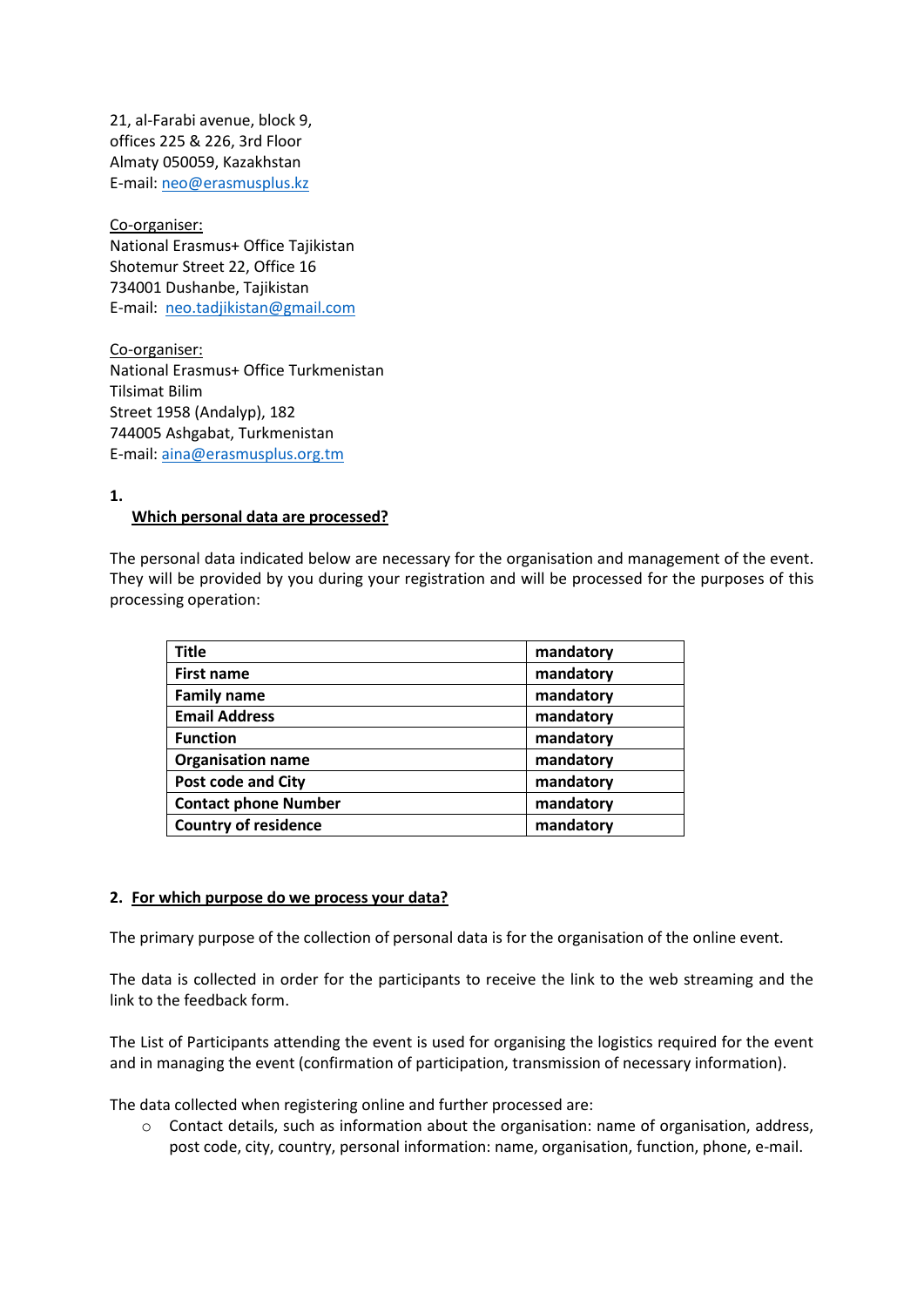Furthermore, the following information is made available on the event website after the event: o Speakers' presentations, Cluster Meeting report and other relevant documents

The following information is made available to the organisers after the event:

o Audio recordings

## **3. Who has access to your personal data and to whom is it disclosed?**

Access to your personal data may be given on a need-to know basis to the following recipients: EACEA Unit Erasmus+: Higher Education - International Capacity Building (A4) European Commission, DG EAC The National Erasmus+ Offices in Uzbekistan, Kazakhstan, Kyrgyzstan, Tajikistan, Turkmenistan

In case of control or dispute the bodies charged with a monitoring or inspection task in application of Union law (e.g. Internal Audit Service, European Commission, OLAF, EU Courts etc.).

## **4. How long do we keep your personal data?**

Data relating to the event will be kept for 1 year after the last action in relation to the event.

### **5. What are your rights concerning your personal data and how can you exercise them?**

Under the provisions of the data protection regulation, you have the right to:

- Request to access the personal data EACEA holds about you;
- Request a rectification of your personal data where necessary;
- Request the erasure of your personal data;
- Request the restriction of the processing of your personal data;
- Object to the processing of your personal data;
- Request to receive or to have your data transferred to another organisation in commonly used machine readable standard format (data portability);
- Withdraw your consent at any time.

To exercise your rights, please contact the **Organiser** as indicated under point 1 above by explicitly specifying your request.

### **6. Your right to have recourse in case of conflict on any personal data issue**

In case of conflict on any personal data protection issue you can address yourself to the Controller at the above mentioned address. If necessary you can also contact the Data Protection Officer of EACEA at the following email address: [eacea-data-protection@ec.europa.eu.](mailto:eacea-data-protection@ec.europa.eu) Should the conflict not be resolved by the Controller, you may lodge a complaint with the European Data Protection Supervisor at any time: http:/[/www.edps.europa.eu.](http://www.edps.europa.eu/)

### **7. On which legal basis are we processing your personal data?**

The Agency is processing personal data on the basis of Article 5(1)(a) and (d) of the Regulation(EU) 2018/1725 of the European Parliament and of the Council of 23 October 2018: